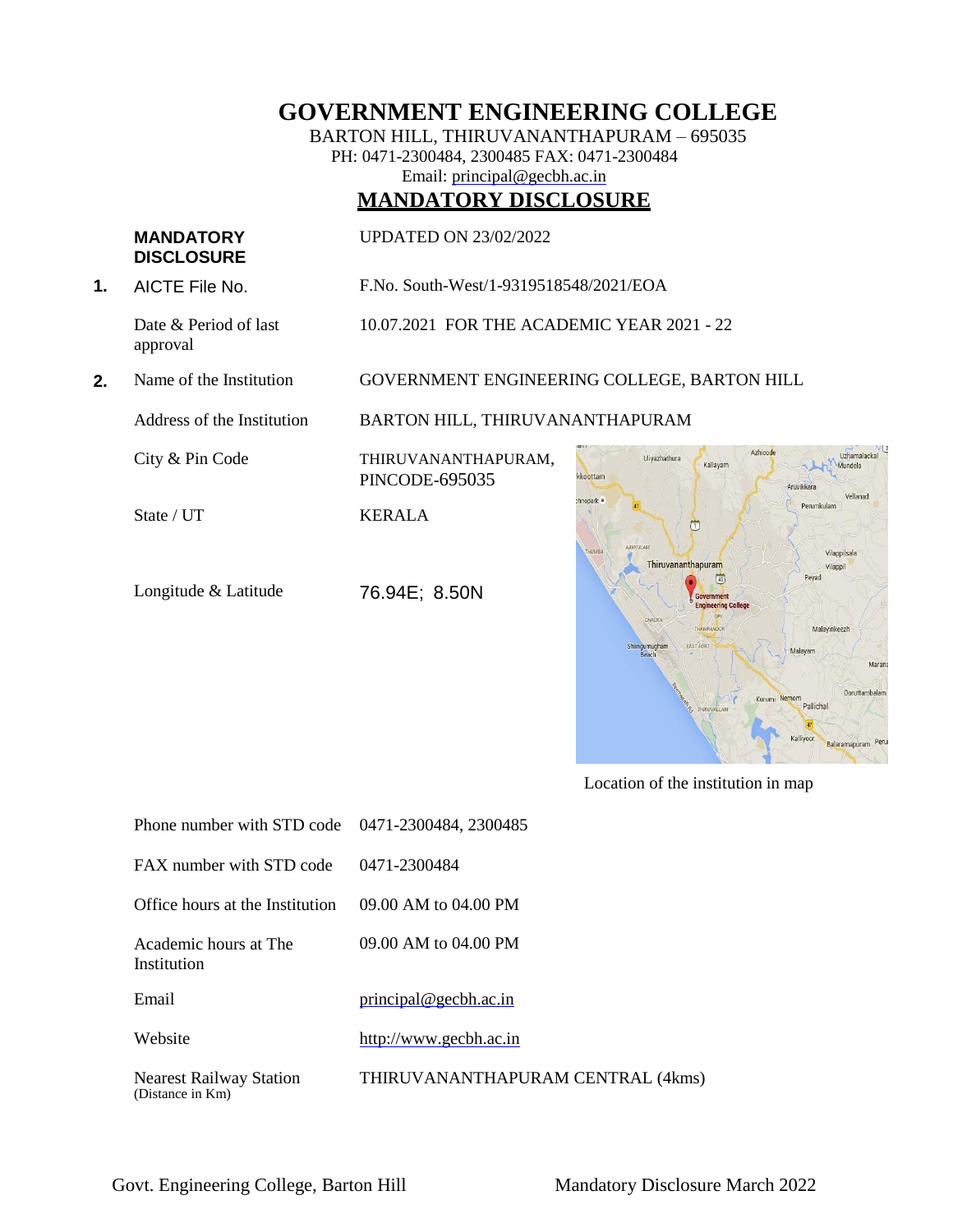|    | Nearest Airport (Dist in Km)                        | THIRUVANANTHAPURAM AIRPORT (5kms)                                                                                                                                                                                                                                             |
|----|-----------------------------------------------------|-------------------------------------------------------------------------------------------------------------------------------------------------------------------------------------------------------------------------------------------------------------------------------|
|    | Vision of the Institution                           | A centre of higher learning in engineering that nurtures inquisitive young<br>minds, fosters innovative research and reaches out to the society, while<br>incessantly improving itself.                                                                                       |
|    | Mission of the Institution                          | Impart engineering knowledge and skills.<br>❖<br>Mould professionals with integrity.<br>Nurture the spirit of innovation, creativity and sustainability to<br>❖<br>address needs of society.<br>❖ Collaborate with industry, academic and research institutions of<br>repute. |
| 3. | Type of Institution                                 | Government                                                                                                                                                                                                                                                                    |
|    | Category (1) of the Institution                     |                                                                                                                                                                                                                                                                               |
|    | Category (2) of the Institution                     | $Co-Ed$                                                                                                                                                                                                                                                                       |
| 4. | Name of the organization<br>running the Institution | Govt. of Kerala                                                                                                                                                                                                                                                               |
|    | Type of the organization                            |                                                                                                                                                                                                                                                                               |
|    | Address of the organization                         |                                                                                                                                                                                                                                                                               |
|    | Registered with                                     |                                                                                                                                                                                                                                                                               |
|    | <b>Registration Date</b>                            | 6/10/2001                                                                                                                                                                                                                                                                     |
|    | Website of the organization                         | http://www.gecbh.ac.in                                                                                                                                                                                                                                                        |
| 5. | Name of the affiliating<br>University / Board       | A.P.J. Abdul Kalam Kerala Technological University (KTU)                                                                                                                                                                                                                      |
|    | Address                                             | VANCHIYOOR P. O, THIRUVANANTHAPURAM                                                                                                                                                                                                                                           |
|    | Website                                             | www.ktu.edu.in                                                                                                                                                                                                                                                                |
|    | Latest affiliation period                           | 2021-2022                                                                                                                                                                                                                                                                     |
| 6. | Name of Principal / Director                        | Dr. N. Vijayakumar                                                                                                                                                                                                                                                            |
|    | <b>Exact Designation</b>                            | <b>PRINCIPAL</b>                                                                                                                                                                                                                                                              |
|    | Phone number with STD code                          | 0471-2300484                                                                                                                                                                                                                                                                  |
|    | FAX number with STD code                            | 0472-2300485                                                                                                                                                                                                                                                                  |
|    | Email                                               | principal@gecbh.ac.in                                                                                                                                                                                                                                                         |
|    | <b>Highest Degree</b><br>Field of Specialization    | Ph.D.<br>Electronics and Communication Engineering.                                                                                                                                                                                                                           |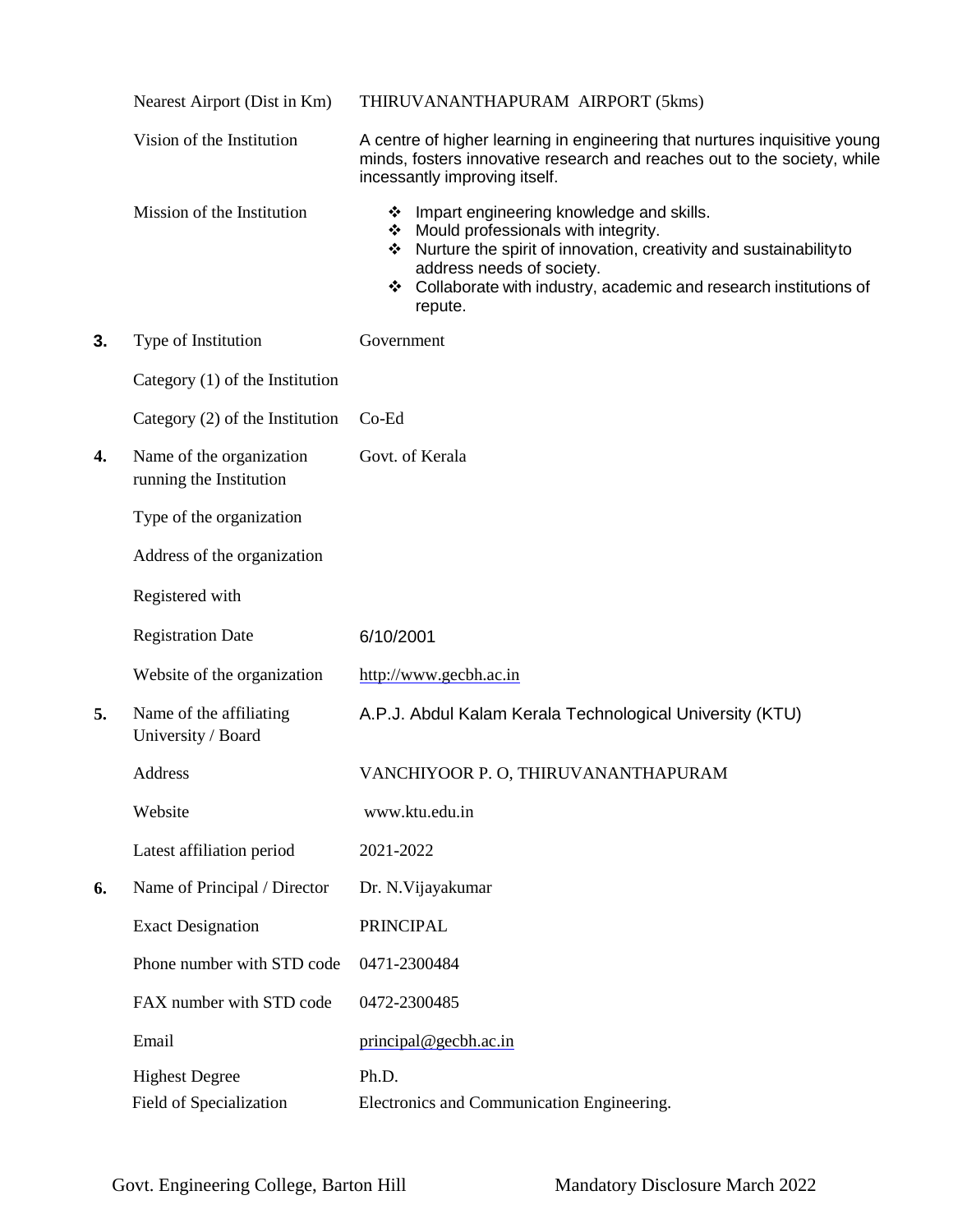# **Governing Body Members**

| S. No.           | <b>Name and Address</b>                                                                                                                                                                 | <b>Position in BoG</b>                           |
|------------------|-----------------------------------------------------------------------------------------------------------------------------------------------------------------------------------------|--------------------------------------------------|
| 1.               | Prof. R. Krishna Kumar<br>Professor, Dept of Engineering Design, IIT Madras, Chennai.<br>Pin 600 036<br>Email: rkkumar@iitm.ac.in, Phone: 9840225856                                    | Chairperson                                      |
| 2.               | Prof. K. Kurien Isaac<br>Professor, Aerospace Engineering,<br>IIST, Thiruvananthapuram Pin 682030<br>Email: kurien@iist.ac.in Phone: 9446349505                                         | <b>Member</b>                                    |
| 3.               | Er. Satheeshkumar. R<br>Head of Solar in Keltron Controls Division, Aroor, Alappuzha.<br>Email:satheeshchenkilath@yahoo.comPhone<br>: +91-9847981972                                    | <b>Member</b>                                    |
| $\overline{4}$ . | Prof. (Dr.) Shreelekshmi R<br>Professor in Information Technology,,<br>Government Engineering College, Barton Hill. Pin 695035<br>Email: shreelekshmir@gecbh.ac.in<br>Phone: 9446170432 | <b>Member</b>                                    |
| 5.               | Prof. (Dr.) Bijulal D<br>Professor in Mechanical Engineering,,<br>Government Engineering College, Barton Hill. Pin 695035<br>Email: bijulal.d@gecbh.ac.in<br>Phone: 9645357434          | <b>Member</b>                                    |
| 6.               | Higher Education Department. State Government nominee                                                                                                                                   | <b>Member</b> (Ex-officio)                       |
| 7.               | Govt. Finance Department. State Government nominee                                                                                                                                      | Member (Ex-officio)                              |
| 8.               | <b>Director of Technical Education</b>                                                                                                                                                  | Member (Ex-officio)                              |
| 9.               | <b>Director SPFU</b>                                                                                                                                                                    | <b>Member</b> (Ex-officio)                       |
| 10.              | <b>University nominee</b>                                                                                                                                                               | <b>Member University Nominee</b><br>(Ex-officio) |
| 11.              | <b>AICTE</b> nominee                                                                                                                                                                    | Member (Ex-officio)                              |
| 12.              | <b>Principal of institution</b>                                                                                                                                                         | Member (Ex-officio)                              |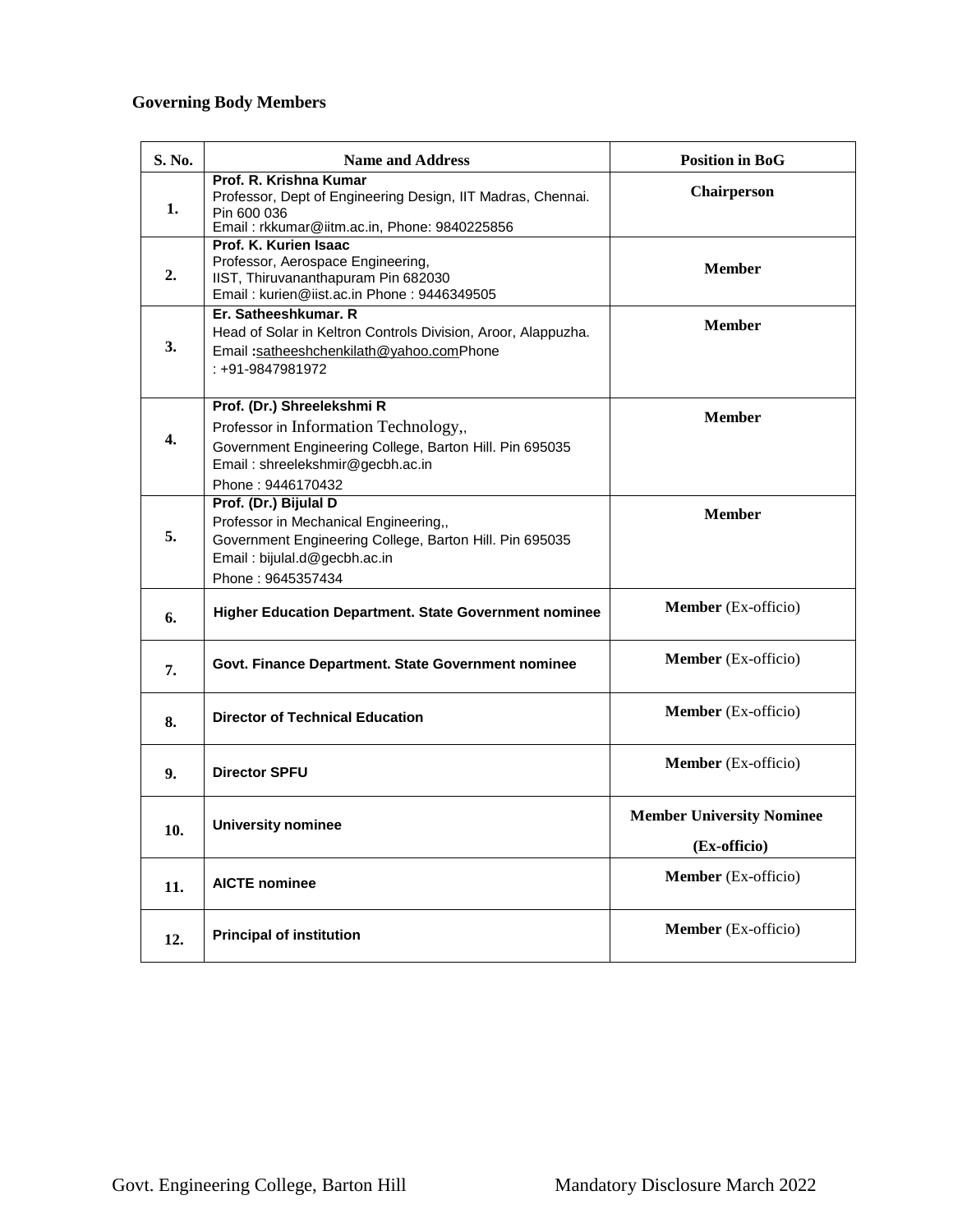### **ORGANIZATIONAL CHART**



Student feedback mechanism on Institutional Governance / faculty performance

Yes; Online evaluation of teachers by students is conducted regularly, at the end of each semester. In addition to the online feedback, two intermediate feedbacks (after one month and mid semester) from students are obtained to monitor the performance of the faculty and facilities.

Grievance redressal mechanism for faculty, staff and students Yes; A committee has been constituted to redress the complaints of the students of the college regarding the inconveniences met by them. The committee will take up matters related to actions and find solutions to the problems and issues raised by the students for the smooth functioning of the college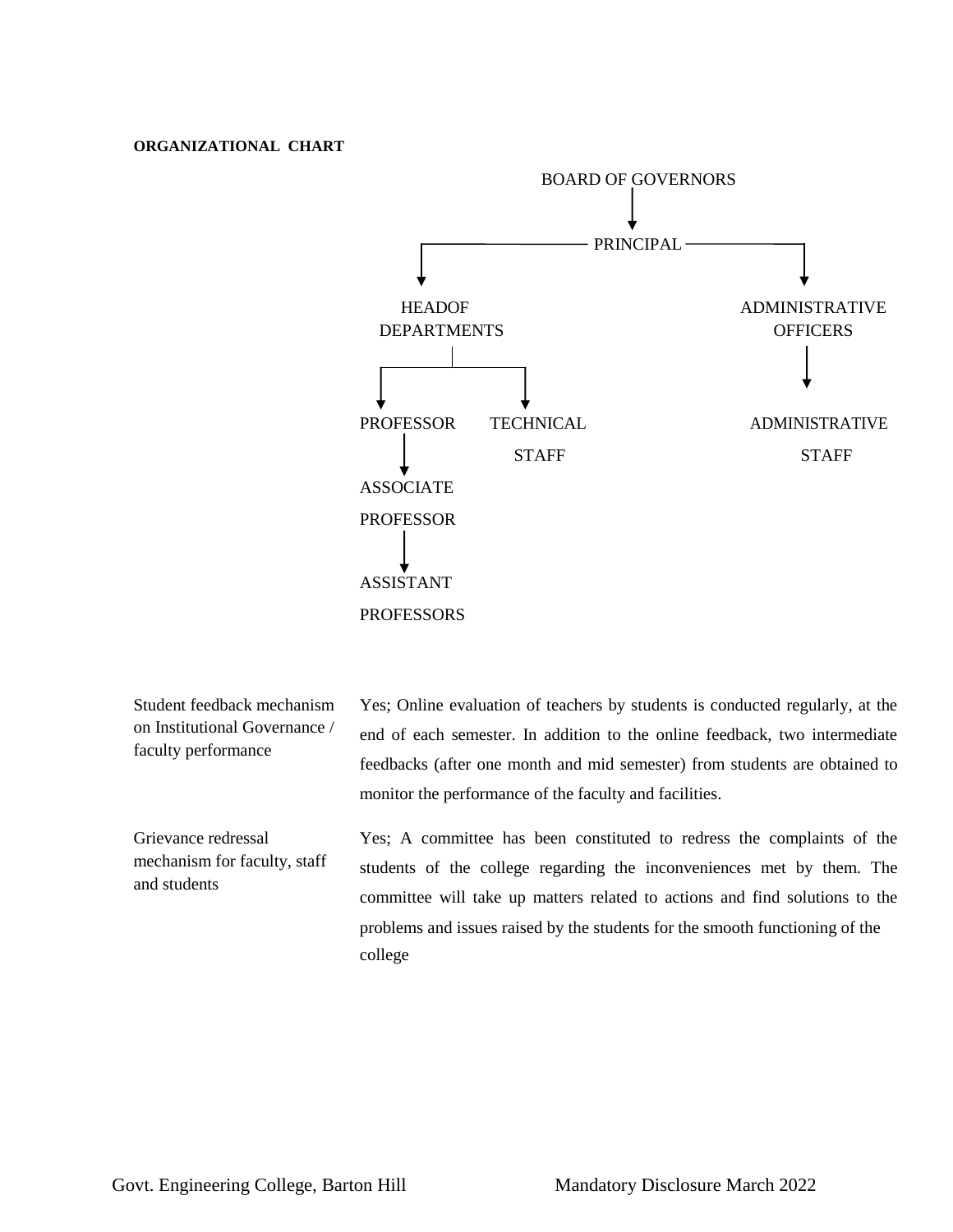Parent Teacher Association A Parent Teacher Association is actively working in the college. The objectives of the association are:

- $\bullet$  To work for the welfare of the students and the institution.
- $\div$  To offer constructive suggestions for the smooth and successful functioning of this college.
- $\cdot \cdot$  To promote better participation of the parents in the various programs of the college and to establish better liaison with the teachers.

The PTA provides financial assistance to meritorious and needy students with consistent academic record. The best student in each branch of engineering is awarded by the PTA. Cash awards are also given to top scorers of even semesters in the university examination.

| SI<br>No. | Name of the Programme                      | No. of Seats | <b>Duration</b> |
|-----------|--------------------------------------------|--------------|-----------------|
| 1.        | Civil Engineering                          | 63           | 8 Semesters     |
| 2.        | Electronics & Communication<br>Engineering | 63           | 8 Semesters     |
| 3.        | Electrical & Electronics Engineering       | 64           | 8 Semesters     |
| 4.        | <b>Information Technology</b>              | 63           | 8 Semesters     |
| 5.        | <b>Mechanical Engineering</b>              | 63           | 8 Semesters     |

# **7. PROGRAMMES(UG)**

# **PROGRAMMES (PG)**

| Sl No.         | Name of the Programme    | No. of Seats | Duration    |
|----------------|--------------------------|--------------|-------------|
|                | Machine Design (ME)      | 18           | 4 Semesters |
| $\overline{2}$ | Network Engineering (IT) | 18           | 4 Semesters |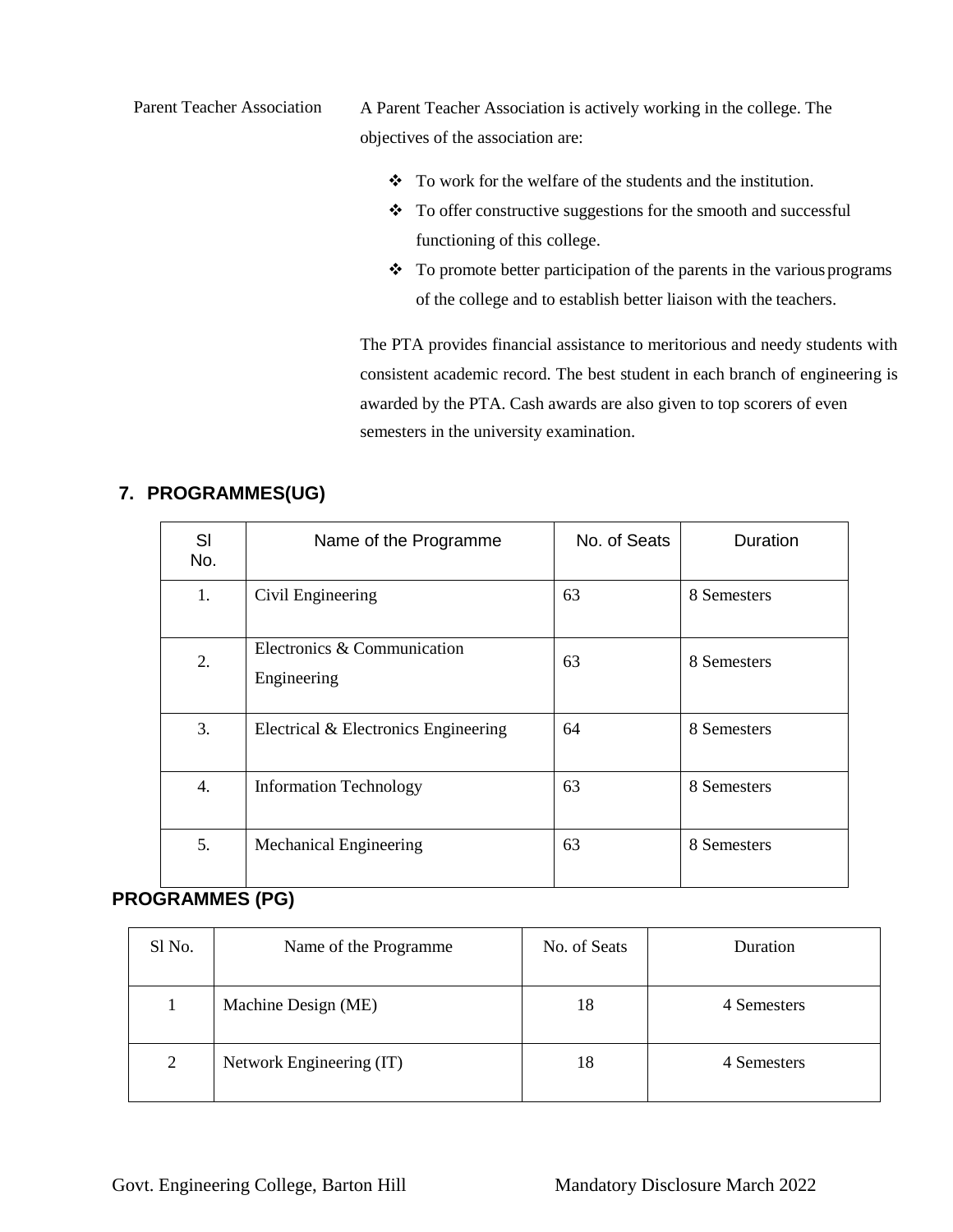| 3 | Power System & Control (EEE)     | 18 | 4 Semesters |
|---|----------------------------------|----|-------------|
| 4 | Power Electronics & Drives (EEE) | 18 | 4 Semesters |
| 5 | Signal Processing (ECE)          | 18 | 4 Semesters |
| 6 | Translational Engineering (TE)   | 18 | 4 Semesters |

### **8. FACILITIES**

### **8.1 Career Guidance and Placement Unit (CGPU)**

The Career Guidance and Placement Unit (CGPU) of the college is actively organizing many events for the students to get placements in reputed organizations. There are good track records regarding campus placements in the previous years. Organizations like Infosys, TCS, Wipro, Accenture, VSNL, HCL, Dell, IBS, Larson and Tubro, Greaves Cotton, Anglo-Eastern Ship Management, Computer Science Corporation, Informatica, Nest, US Technology etc have come to our campus for recruiting students. The organizations specify the academic requirements, and only those candidates having such eligibility will be considered for the selection process. The students are informed about the recruitment programs, and if necessary special coaching programs will be arranged for them to get through the selection process. Trainings on soft skills, group discussions, how to face interview etc are being conducted on regular basis. Master trainers from outside are also invited to campus for giving training to our students on various skills so as to empower them in attaining good placements. Classes are also being arranged for enlightening the students to pursue higher education in India and abroad. Industry experts are also invited to campus for giving exposure on various state-of-the-art technologies. Guidance will also be given to students for choosing best career options. Entrepreneur development programs are also arranged by the unit for the students. A core committee with representatives from pre-final year students of all batches facilitates the activities of the unit. The training wing of CGPU functions with a view to enhance the soft skills and employability of the students by way of organizing expert lectures, special classes and various training programs. Training programs are organized on various fronts such as interpersonal skills, linguistic and quantitative abilities as well as technical proficiency.

- **8.2 Industry-Institute Interaction Cell (IIIC)** Industry–Institute Interaction Cell is functioning in this college as a forum of interaction between industries and the college, for mutual benefit. A committee consisting of representatives from industry and the faculty is monitoring the activities of the cell.
- **8.3 Industrial Training:** The Departments of the college facilitate an Industrial attachment programme to give the students a real feel of thework culture.Industrial training is usually carried out in the reputed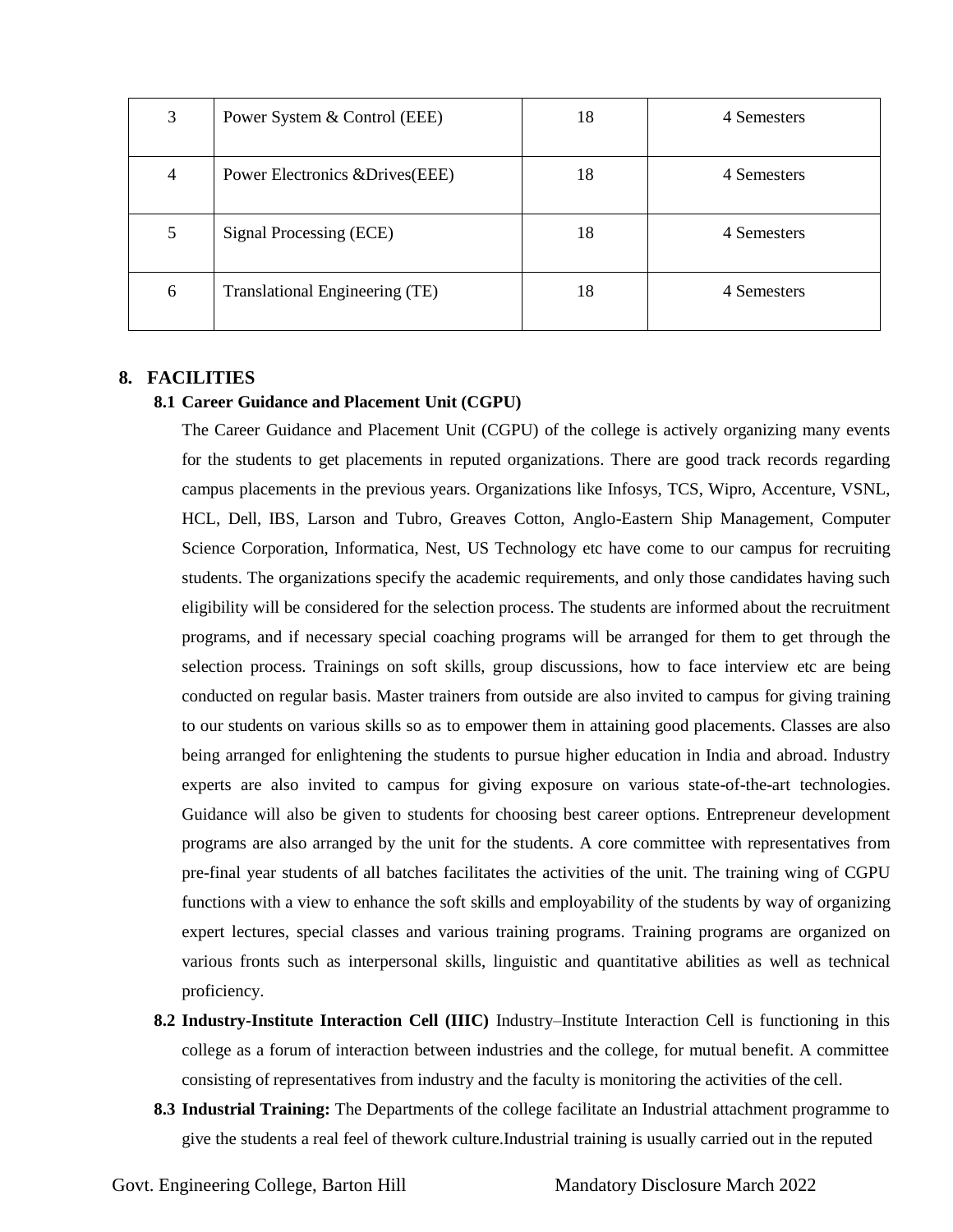firms such as KAL, BRAHMOS, Cochin Shipyard, Hyundai Motors, Toyota Kirloskar Motors, Travancore Titanium Ltd, KELTRON, BSNL, AIR etc.

- **8.4 The visiting faculty program**: The visiting faculty program was introduced in various engineering colleges by the Government of Kerala. Under this program experts from industries and reputed research institutions are invited to deliver lecturers or conduct seminars on latest technological and scientific developments. Distinguished faculty from prestigious academic institutions (IISc Bangalore, IIT Madras, IIT Bombay, IIT Kharagpur, IIST, NIT Trichy, NIT Calicut etc) and experts from industry visited the college and delivered lectures on a host of topics ranging from core concepts to cuttingedge technologies.
- **8.5 IPR Cell:** Intellectual Property Rights (IPR) cell has been setup in the college. This cell will function as a satellite centre for Patent Facilitating Centre of TIFAC, Government of India. The major objectives of the centre are to organize technical programmes to generate awareness among public on Intellectual Property Rights (IPR) and thus nurturing students research scholars, scientist, technocrats, professionals, industrialists, grass root innovators, etc. It aims to increase the Intellectual Property output of the State by facilitating and guiding people from different walks of life. The cell will provide technical, legal and financial assistance for filing patent and facilitates to access patent related documents.
- **8.6 College Library:** The college is having a full fledged library. It has a good collection of books which cater to the needs of students. Periodicals and technical journals are available in the library. A separate reference section is also arranged for the students to read various topics of their interest. Good collection of books, under the book bank scheme has been implemented. Various E-Journals like IEEE, ASME, ASCE, Springer, Science Direct etc. are available in the library. A computerized library information system with easy search facility has also been implemented. RFID tags and RFID Security system is installed in the library.
- **8.7 College Hostel:** A ladies hostel is functioning in the college precincts since July 2012. The hostel provides accommodation to 300 inmates. The hostel mess is running on a dividing system under the supervision of mess committee.
- **8.8 Personal Growth Centre:** Personal Growth Centre enhances the wellness of staff and students. This is achieved by ensuring personality development through Physical, Mental, Emotional and Spiritual means. For this purpose college have Counselling, Share and Grow Rich, Personal Growth Library. Mentioned three centres are in place and activities are being conducted regularly. Personal growth centre is conducting face to face counselling sessions for students and staff on weekly basis and class wise personal development sessions on demand.
- **8.9 The Ladies' Amenity Centre**: The amenity centre for women is working at Room No. MG 05 in the main building of Government Engineering College, Barton Hill. A library section of the Women's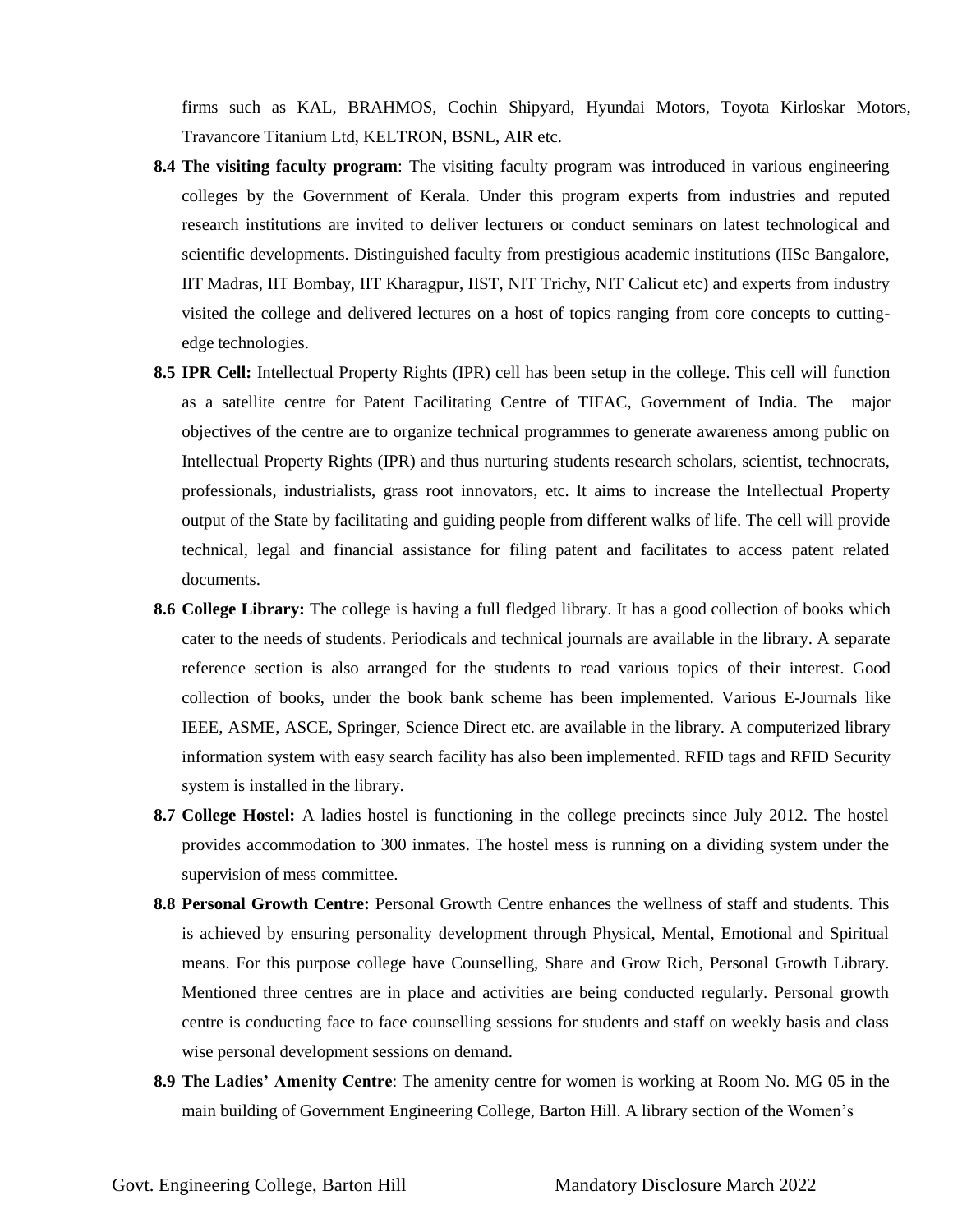Study Unit donated by Lions Club functions here. The centre serves as a rest room for the sick and provides facilities for first aid and other basic amenities. Chess boards are available on request during leisure time.

**8.10 Student Facilitation Centre (SFC)**: Student Facilitation Centre is functioning in the first floor of the main building under the staff club. It provides Text books, stationery and refreshments. A reprographic facility is also available.

#### **8.11 The IEEE Student Branch**:

Website : [www.ieeegecbh.org](http://www.ieeegecbh.org/) e-mail [:ieeegecbh@gmail.com](mailto:ieeegecbh@gmail.com) IEEE Student Branch Code : 64271

School Code : 41707494

The student branch of the Institute of Electrical and Electronics Engineers, USA is functioning in the college, since March 2005. The motto is to create awareness in the budding engineers on the latest technological innovation and networking with the peers. The student branch is a well organized body and is planning to build up a separate office and library of volumes on Electrical/Electronics, it and Computer streams and a handful of periodicals including IEEE journals. The student branch takes up a host of activities throughout the year including guest lectures, video screening, technical quizzes, mock interviews and design contests for the benefit of students of Electronics and Communication/it branches.

- **8.12 Indian Society for Technical Education (ISTE):** Indian Society for Technical Education (ISTE) is a national professional body consisting of nearly 40,000 engineering teachers and academicians. The activities of ISTE have several dimensions such as career development, subject upgradation, personality development, communication skill development, aptitude development, preparation for competitive examination etc. The aim of ISTE is to prepare faculty and students into master trainers and master students respectively. This college is an institutional member of ISTE and the institution code of ISTE is IM4567 (Chapter Code: KE -068).
- **8.13 Computer Society of India:** Computer Society of India established in the year 1965 is today the largest it professionals Society in India. The purposes of the Society are scientific and educational advancement of the theory and practice of computer science, computer engineering and technology, systems science and engineering, information processing and related arts and sciences. The mission of the CSI is to facilitate research, knowledge sharing and career enhancement for all categories of it professionals, while simultaneously inspiring and nurturing new entrants into the industry and helping them to integrate into the it community. Today, the CSI has 66 chapters all over India, 381 student branches, and more than 40,000 members, including India's most famous it industry leaders and dedicated academicians. Government Engineering College Barton Hill is an institutional member of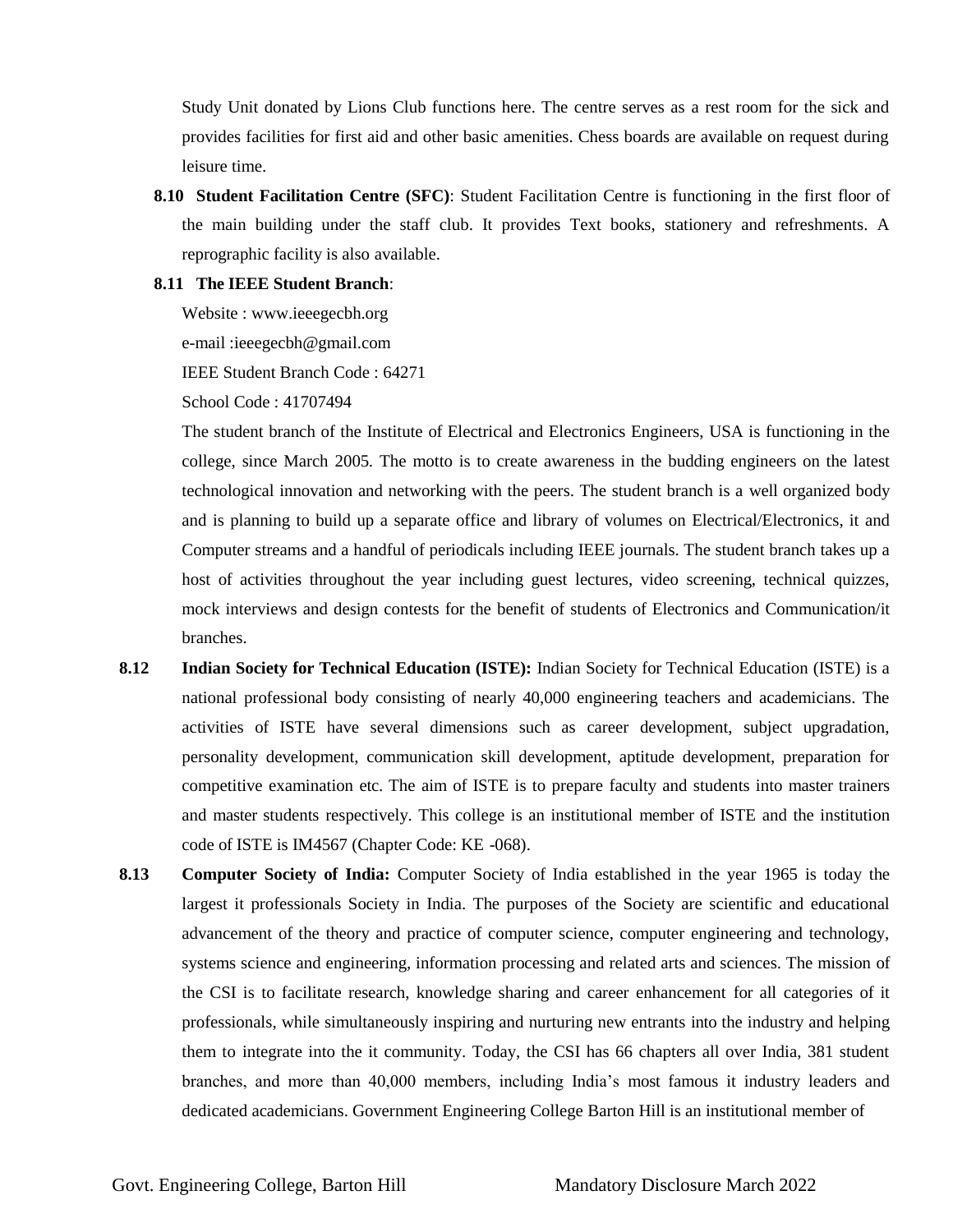this premier professional society. The chapter organizes INCEPTRA - an inter-collegiate technical festival - every year.

- **8.14 National Service Scheme (NSS)**: National Service Scheme is a powerful and dynamic movement in the country. The nss unit in our college provides opportunities to the teachers and students to gain practical experience through community service.
- **8.15 Civil Service Study Club**: Taking care from the alumni of Govt. Engineering College Barton Hill who brought laurels to their alma matter by way of figuring in the rank lists of All India Civil Services Examination, a study club has been formed under the aegis of CGPU. The chief objective of the study club is to provide guidance and assistance to civil service aspirants among the students.
- 8.16 **CERD Innovation Centre:** Centre for Engineering Research and Development (CERD), established by Government of Kerala to act as a platform for the faculty and students of engineering colleges in the State to pursue their interest in basic and applied research in Engineering and Technology. The innovation centre funded by cerd Trivandrum for an amount of Rs: 20 Lakhs, is functioning in GEC Barton Hill from 3rd December 2013 onwards. The facilities of an innovation centre have to evolve as new ideas; projects and requirements come in. The broader objective of the innovation centre is to provide a platform for students and faculty to experiment with their innovative ideas. Students of any branch/batch can utilize the facilities by presenting their ideas in front of a committee and getting it approved for future implementation and funding.
- **8.17 Technology Business Incubation cell (TBI):** A Technology Business Incubation cell Barton Hill (TBI-B) has been established in the month of June 2014 with focus on software development as an important facility of Government Engineering College Barton Hill (GECBH). TBI-B will provide services and support for a wide range of requirements needed by a new business start-up in a technology area. Depending on the demand and resources availability, TBI-B will provide Training and Information support, Office Support and Common Facilities, Infrastructure and Manpower, Industry Oriented Software Training, Memorandum of Understanding, Strategic Planning and Business Development etc.
- **8.18 Translational and Professional Leadership Centre (TPLC):** TPLC is a promising research centre started in collaboration with Columbia University; New York, University of Montreal; Canada and IITM; Chennai which focus on promoting Programmes which focus on bridging the gap between Research and Practice. The gap between Research and Practice in all areas of engineering is increasing at an alarming rate and it calls for urgent attention from our side. TPLC started functioning in the year 2013 with its office at Government Engineering College Barton Hill. The major maiden Programme of TPLC is the upcoming Interdisciplinary M.Tech programme in Translational Engineering with special emphasis on Social Responsibility, aiming at moulding Engineers to step forward to become responsible engineers beneficial for the society as well as for the Nation. The other programmes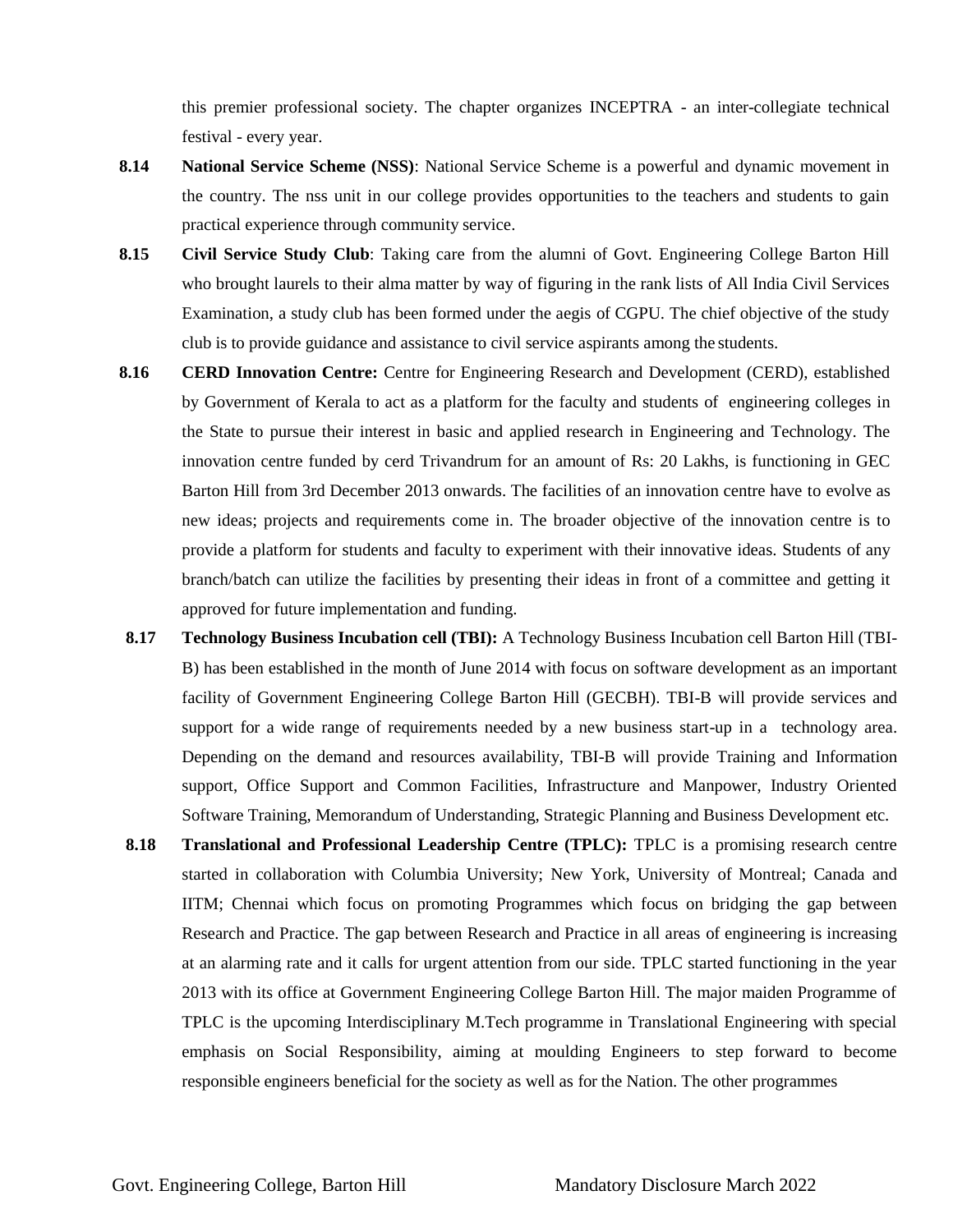proposed are Training Programmes for practicing Engineers, Motivational Programmes for MTech students, Community level Programmes etc.

### **9. SCHOLARSHIPS OFFERED:**

**i. National Scholarship Scheme:** In order that no really brilliant student is prevented on the ground of poverty alone from pursuing an academic career, Government of India have formulated a National Scholarship Scheme, which will be awarded on the basis of the marks in the School Leaving examination, Higher Secondary examination or the first Degree examination. The award will be limited to scholars, the income of whose parents does not exceed Rs. 2,50,000 per year.

**ii. Merit scholarship for the children of primary and secondary school teachers:** This scholarship is awarded based on the matriculation or equivalent examination and the higher secondary examination.

**iii. Merit Scholarship:** District Merit Scholarship (DMC) based on SSLC marks, Rs. 4000 per year, University Merit Scholarship (UMS) based on HSC marks, Rs. 2000 per year, are also available.

**iv. Government of India Post Metric Scholarship:** This is a Government of India scholarship based on economic criteria of students.

**v. Government of Kerala National Loan Scholarship Schemes:** This is available on the basis of marks obtained in the qualifying examination.

**vi. Interest free repayable loan scholarship by Government of Kerala:** This scholarship is given by the Government of Kerala to students of engineering institutions based on marks obtained in the qualifying examinations.

**vii. Financial assistance to the students belonging to fisherman community for higher studies:** This scholarship is given by the Government of Kerala to students belonging to fisherman community.

**viii. Educational concession to the students belonging to backward community:** Full fee concession, Lump sum grant for purchase of books and dresses, pocket money of Rs. 45 per month and monthly stipend or boarding and lodging charges.

**ix. Converted to Christianity from Scheduled Caste and Scheduled Tribes and other eligible communities:** Full fee concession, monthly stipend of Rs. 180 and half the lump-sum grant sanctioned to scheduled caste students for purchase of books and dresses. Actual boarding and lodging charges will be paid to the students if they are residing in the hostels attached to the professional colleges. All students whose parent's annual income does not exceed Rs. 42,000 are eligible for fee concession under KPCR scholarships.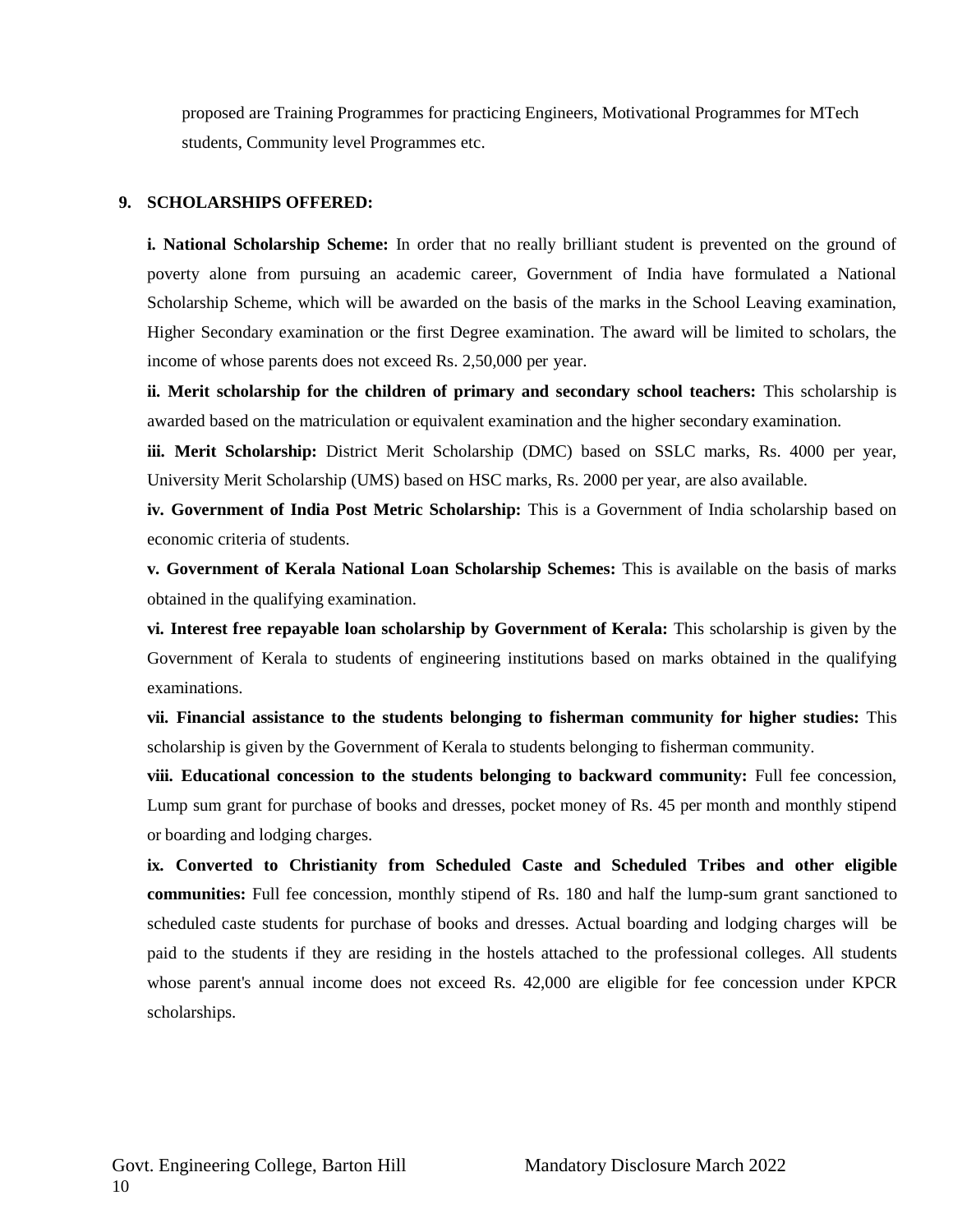# **10. DEPARTMENT'S DETAILS**

## **A. Mechanical Engineering**

| Name of the Department                | <b>MECHANICAL ENGINEERING</b>                               |  |
|---------------------------------------|-------------------------------------------------------------|--|
| Course                                | B. Tech in Mechanical Engineering, M.Tech in Machine Design |  |
| Level                                 | UG & PG                                                     |  |
| st<br>1 year of approval by the       | 2001; 2012                                                  |  |
| Council                               |                                                             |  |
| Accreditation status of the<br>course | Accredited                                                  |  |
| <b>Doctoral Courses</b>               | N <sub>o</sub>                                              |  |
| Foreign Collaborations, if any        | <b>NIL</b>                                                  |  |
| Professional Society<br>Memberships   | ISTE, IEEE, BOSCH, BENZ                                     |  |
| Professional activities               | ISTE, IEEE, Collaboration with BOSCH&BENZ                   |  |

# **B. Civil Engineering**

| Name of the Department                     | <b>CIVIL ENGINEERING</b>     |
|--------------------------------------------|------------------------------|
| Course                                     | B. Tech in civil Engineering |
| Level                                      | <b>UG</b>                    |
| st<br>1 year of approval by the<br>Council | 2012                         |
| Accreditation status of the<br>course      | Accredited                   |
| <b>Doctoral Courses</b>                    | No                           |
| Foreign Collaborations, if any             |                              |
| Professional Society<br>Memberships        | ISTE, IGS, ICI               |
| Professional activities                    | ISTE, IGS, ICI               |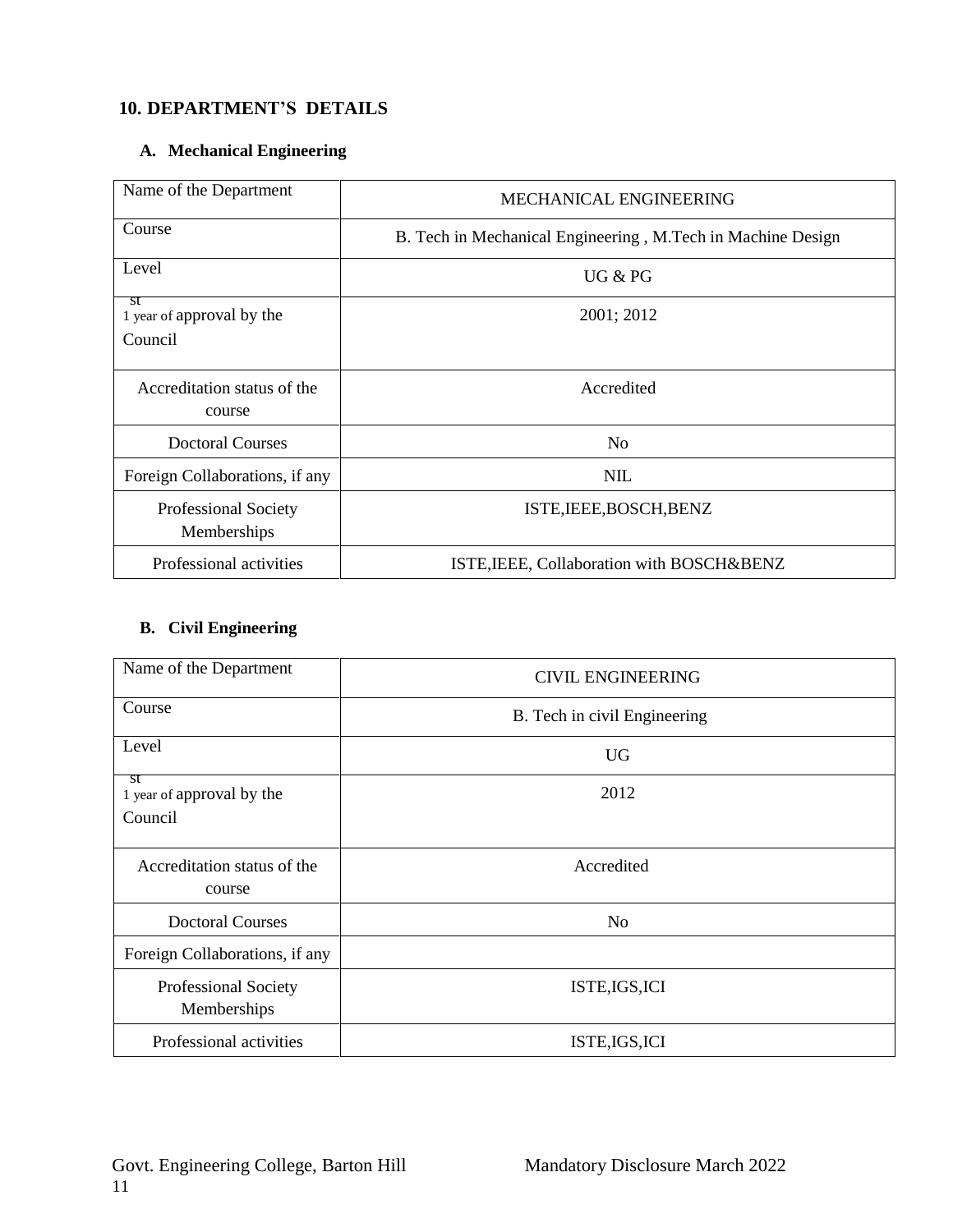# **C. ELECTRICAL AND ELECTRONICS ENGINEERING**

| Name of the Department                     | ELECTRICAL AND ELECTRONICS ENGINEERING                                                    |  |
|--------------------------------------------|-------------------------------------------------------------------------------------------|--|
| Course                                     | B. Tech in Electrical and Electronics Engineering,                                        |  |
|                                            | M. Tech in Power System and Control                                                       |  |
|                                            | M Tech in Power Electronics and Drives                                                    |  |
| Level                                      | UG & PG                                                                                   |  |
| st<br>1 year of approval by the<br>Council | 2006 (UG);2013 (PG- Power System and Control),<br>2020- (PG-Power Electronics and Drives) |  |
| Accreditationstatusofthec<br>ourse         | Accredited                                                                                |  |
| <b>DoctoralCourses</b>                     | N <sub>0</sub>                                                                            |  |
| ForeignCollaborations, if any              |                                                                                           |  |
| ProfessionalSociety<br>Memberships         | IEEE, ISTE                                                                                |  |
| Professionalactivities                     | <b>IEEE, ISTE</b>                                                                         |  |

## **D. ELECTRONICS AND COMMUNICATION ENGINEERING**

| Name of the Department                | ELECTRONICS AND COMMUNICATION ENGINEERING                   |  |
|---------------------------------------|-------------------------------------------------------------|--|
| Course                                | B. Tech in Electronics and Communication Engineering,       |  |
|                                       | M. Tech in Signal Processing                                |  |
| Level                                 | UG & PG                                                     |  |
| st<br>1 year of approval by the       | 1999                                                        |  |
| Council                               |                                                             |  |
| Accreditation status of the<br>course | Accredited                                                  |  |
| Doctoral Courses                      | No                                                          |  |
| Foreign Collaborations, if any        |                                                             |  |
| Professional Society<br>Memberships   | ISTE, IEEE                                                  |  |
| Professional activities               | ISTE, IEEE, Collaboration with IIST, IISER & IIIT Hyderabad |  |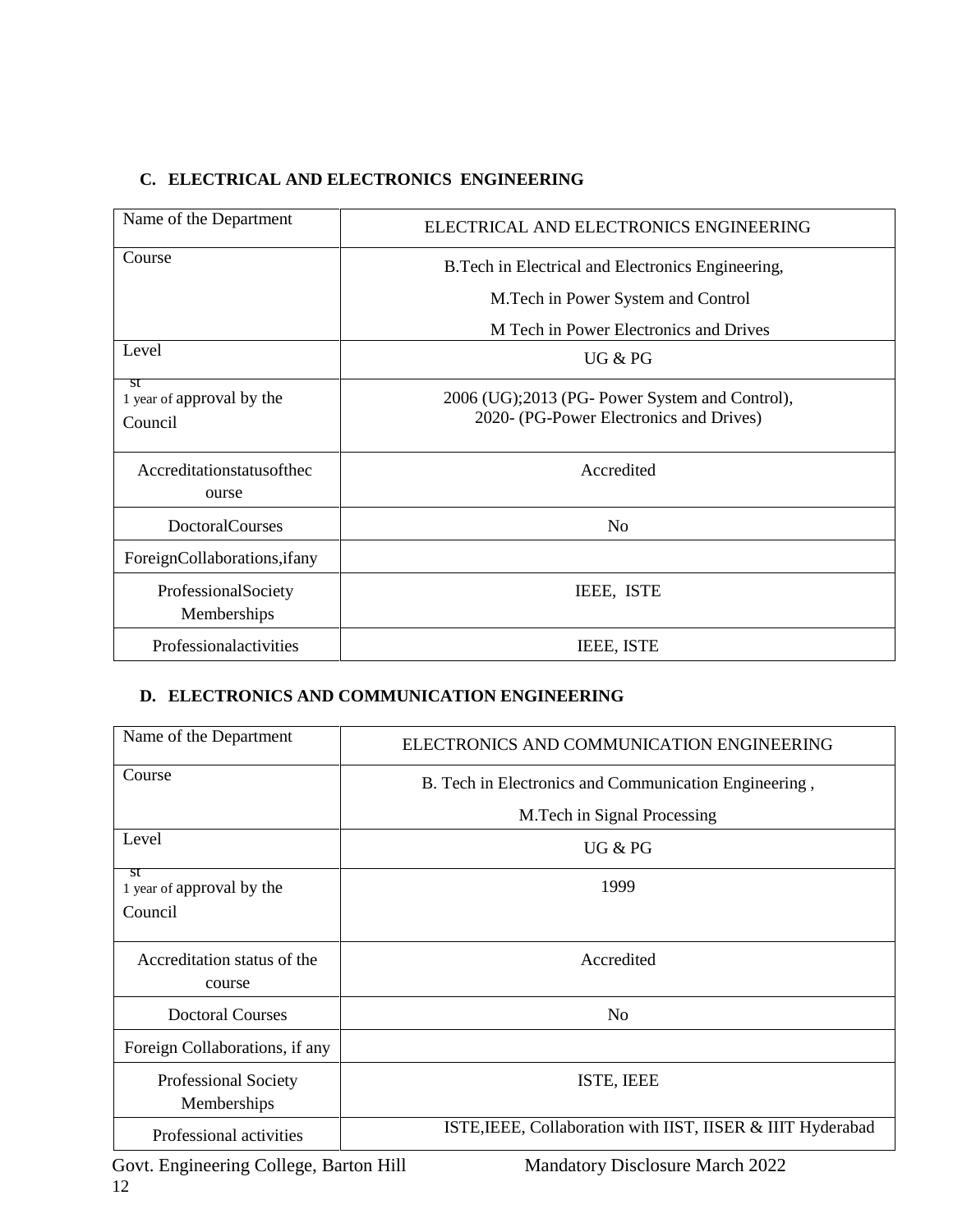## **E. INFORMATION TECHNOLOGY**

| Name of the Department                     | <b>INFORMATION TECHNOLOGY</b>                                                         |  |
|--------------------------------------------|---------------------------------------------------------------------------------------|--|
| Course                                     | B. Tech in Information Technology,                                                    |  |
|                                            | M.Tech in Network Engineering                                                         |  |
| Level                                      | UG & PG                                                                               |  |
| st<br>1 year of approval by the            | 1999                                                                                  |  |
| Council                                    |                                                                                       |  |
| Accreditation status of the<br>course      | Not Accredited                                                                        |  |
| <b>Doctoral Courses</b>                    | N <sub>0</sub>                                                                        |  |
| Foreign Collaborations, if any             |                                                                                       |  |
| <b>Professional Society</b><br>Memberships | ISTE, IEEE-CS, CSI                                                                    |  |
| Professional activities                    | ISTE, IEEE-CS, CSI, Internship and MTech Thesis in collaboration with IIT<br>Guwahati |  |

# **11.TEACHING STAFF DETAILS**

A. Department of Electrical and Electronics Engineering

| Sl. No         | <b>Faculty Name</b> | Designation                | Qualification |
|----------------|---------------------|----------------------------|---------------|
| $\mathbf{1}$   | Anjana K.R          | <b>Associate Professor</b> | M.Tech        |
| $\overline{2}$ | SmithaK.S           | <b>Associate Professor</b> | M.Tech        |
| 3              | Dr. Sunila M.S.     | <b>Associate Professor</b> | Ph.D          |
| $\overline{4}$ | Bindu S             | <b>Assistant Professor</b> | M.Tech        |
| 5              | LethaKumari R       | <b>Assistant Professor</b> | M.Tech        |
| 6              | Beena N             | <b>Assistant Professor</b> | M.Tech        |
| $\overline{7}$ | Shaini AP           | <b>Assistant Professor</b> | M.Tech        |
| 8              | Biji G              | <b>Assistant Professor</b> | M.Tech        |
| 9              | Rajesh M            | <b>Assistant Professor</b> | M.Tech        |
| 10             | Simi Raj            | <b>Assistant Professor</b> | M.Tech        |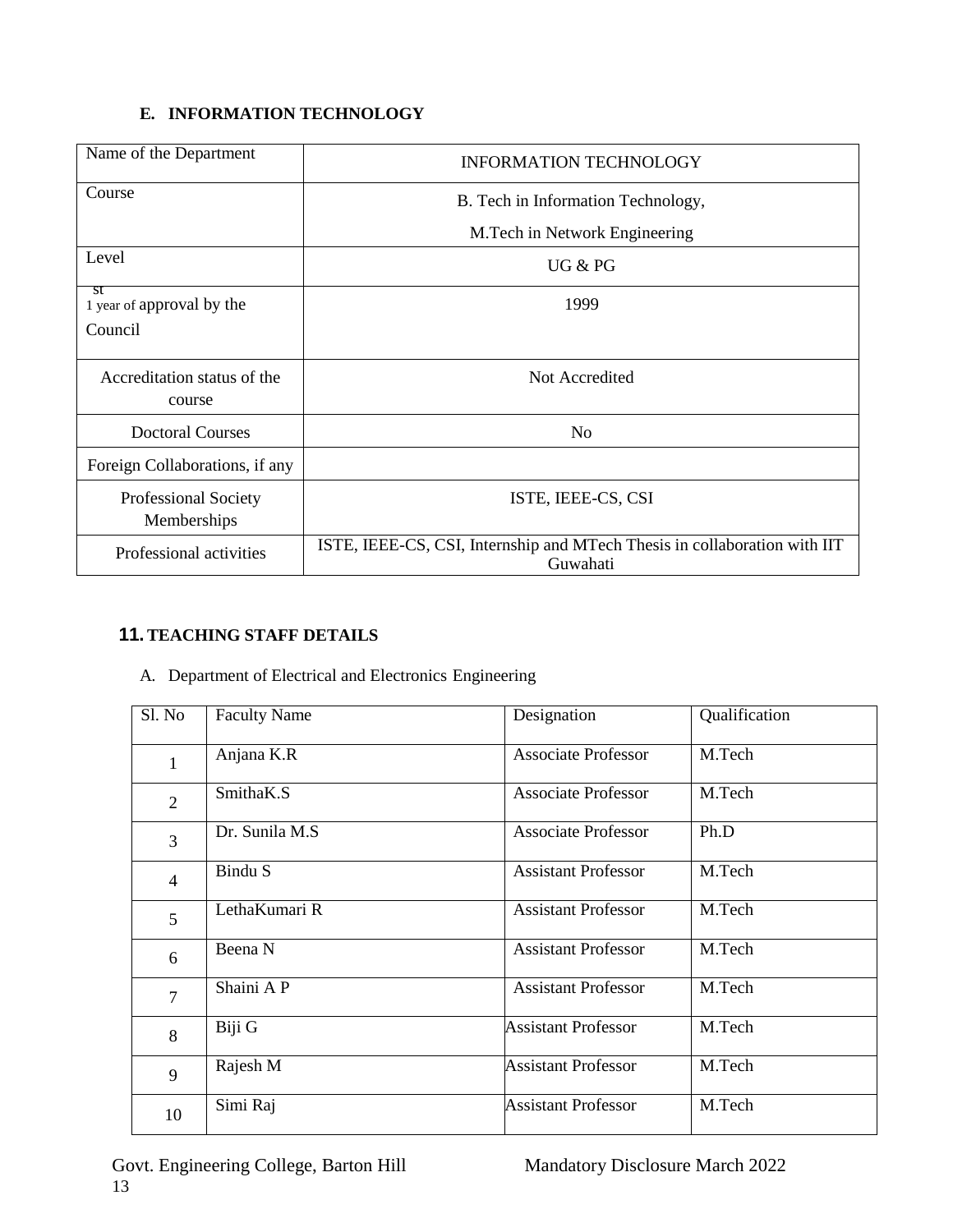| 11 | Aneesh V A          | <b>Assistant Professor</b>            | M.Tech |
|----|---------------------|---------------------------------------|--------|
| 12 | Divya Krishnan      | <b>Assistant Professor</b>            | M.Tech |
| 13 | Sujatha S           | <b>Assistant Professor</b>            | M.Tech |
| 14 | <b>Swathy Soman</b> | <b>Assistant Professor</b><br>(Adhoc) | M.Tech |
| 15 | Divya Rani H        | <b>Assistant Professor</b><br>(Adhoc) | M.Tech |
| 16 | Monish Mohan        | <b>Assistant Professor</b><br>(Adhoc) | M.Tech |
| 17 | Sarumol G           | <b>Assistant Professor</b><br>(Adhoc) | M.Tech |
| 18 | Sajna SR            | <b>Assistant Professor</b><br>(Adhoc) | M.Tech |

# B. Department of Electronics and Communication Engineering

| Sl. No         | <b>Faculty Name</b>    | Designation                | Qualification |
|----------------|------------------------|----------------------------|---------------|
| 1              | Dr. Haris P A          | Professor                  | Ph. D         |
| $\overline{2}$ | Dr. Celine Mary Stuart | <b>Associate Professor</b> | Ph. D         |
| 3              | Prof. Asha Murali      | <b>Associate Professor</b> | M. Tech       |
| $\overline{4}$ | Prof. Nadheera K M     | <b>Associate Professor</b> | M. Tech       |
| 5              | Prof. Sumam M J        | <b>Associate Professor</b> | M. Tech       |
| 6              | Prof. Lekshmi T        | <b>Assistant Professor</b> | M. Tech       |
| $\overline{7}$ | Prof. Ambily N         | <b>Assistant Professor</b> | M. Tech       |
| 8              | Dr. Deepa P Gopinath   | <b>Assistant Professor</b> | Ph. D         |
| 9              | Dr. Birenjith P S      | <b>Assistant Professor</b> | Ph. D         |
| 10             | Prof. Anu Mohamed      | <b>Assistant Professor</b> | M. Tech       |
| 11             | Dr. Nelsa Abraham      | <b>Assistant Professor</b> | Ph. D         |
| 12             | Prof. Beena S          | <b>Assistant Professor</b> | M. Tech       |
| 13             | Prof. Sooryan J S      | <b>Assistant Professor</b> | M. Tech       |
| 14             | Prof. Smitha SL        | <b>Assistant Professor</b> | M. Tech       |
| 15             | Prof. Aparna S Thampy  | <b>Assistant Professor</b> | M. Tech       |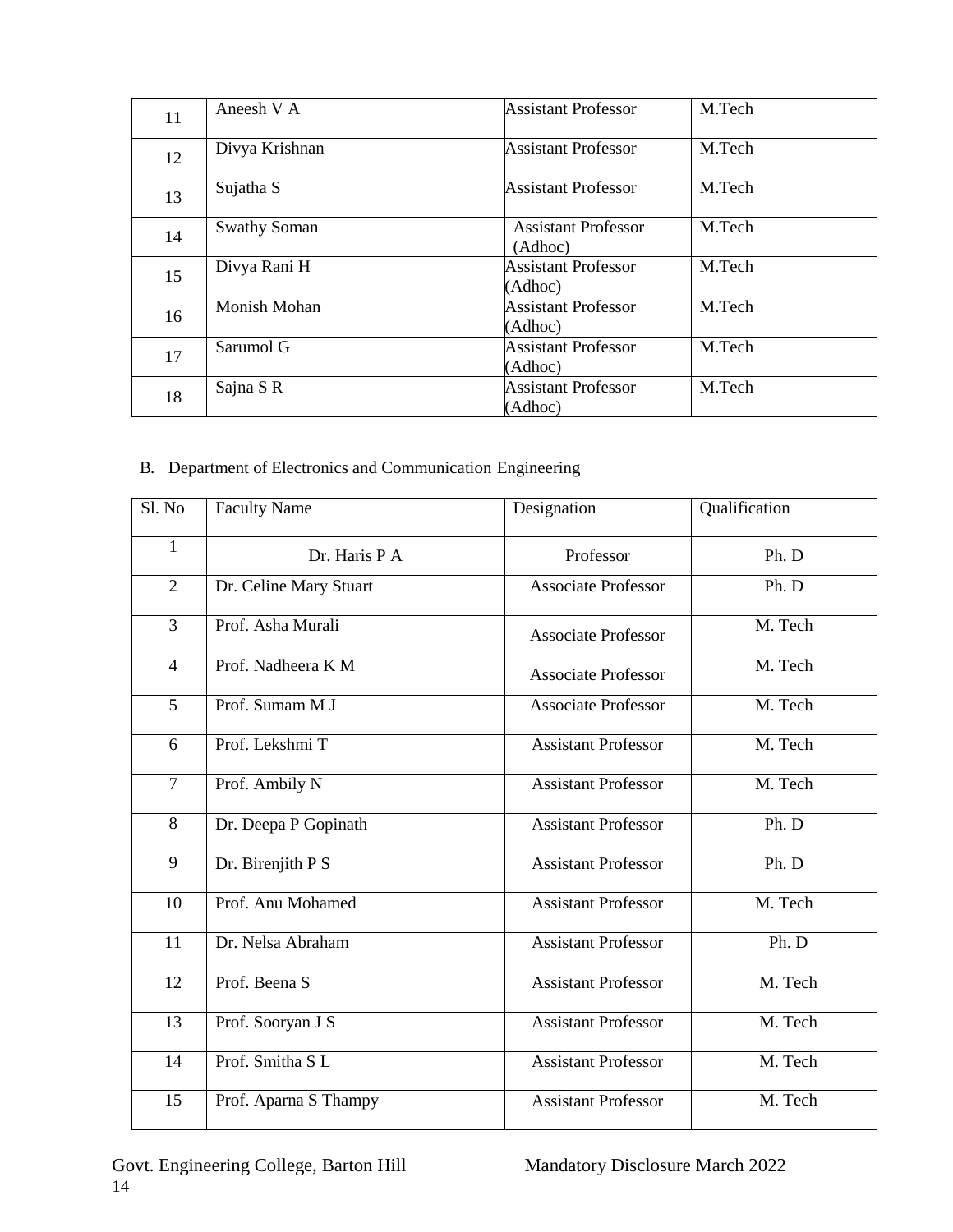| 16 | Prof. Bindhya K    | <b>Assistant Professor</b> | M. Tech |
|----|--------------------|----------------------------|---------|
|    | Prof Sruthi B R    | <b>Assistant Professor</b> | M. Tech |
|    | Prof. Abhilash N S | Assistant Professor        | M. Tech |

## C. Department of Information Technology

| Sl. No         | <b>Faculty Name</b>    | Designation                          | Qualification |
|----------------|------------------------|--------------------------------------|---------------|
| $\mathbf{1}$   | Dr. Shamna H R         | <b>Associate Professor</b>           | Ph.D          |
| $\overline{2}$ | Dr. Vijayanand K S     | <b>Associate Professor</b>           | Ph.D          |
| $\overline{3}$ | Dr. Haripriya A P      | <b>Associate Professor</b>           | Ph.D          |
| $\overline{4}$ | Prof. Rendhir R Prasad | <b>Associate Professor</b>           | M.Tech        |
| 5              | Prof. Josna VR         | <b>Assistant Professor</b>           | M.Tech        |
| 6              | Prof. Simi Krishna KR  | <b>Assistant Professor</b>           | M.Tech        |
| $\overline{7}$ | Prof. Jayasree P       | <b>Assistant Professor</b>           | M.Tech        |
| 8              | Prof. Mala J B         | <b>Assistant Professor</b>           | M.Tech        |
| 9              | Prof. Anju J S         | <b>Assistant Professor</b>           | M.Tech        |
| 10             | Prof. Dhanya C K       | <b>Assistant Professor</b>           | M.Tech        |
| 11             | Prof. Ajini A          | <b>Assistant Professor</b>           | M.Tech        |
| 12             | Prof. Jassim Rafeek    | <b>Assistant Professor</b>           | M.Tech        |
| 13             | Porf. Suryapriya S     | <b>Assistant Professor</b>           | M.Tech        |
| 14             | Prof. Jiphi T S        | <b>Assistant</b><br>Professor(Adhoc) | M.Tech        |
| 15             | Prof. Tintu Vijayan    | <b>Assistant</b><br>Professor(Adhoc) | M.Tech        |

# D. Department of Mechanical Engineering

| Sl. No | <b>Faculty Name</b> | Designation | Qualification |
|--------|---------------------|-------------|---------------|
|        | Dr. Bindu Kumar K.  | Professor   | Ph.D          |
|        | Dr. Bijulal D.      | Professor   | Ph.D          |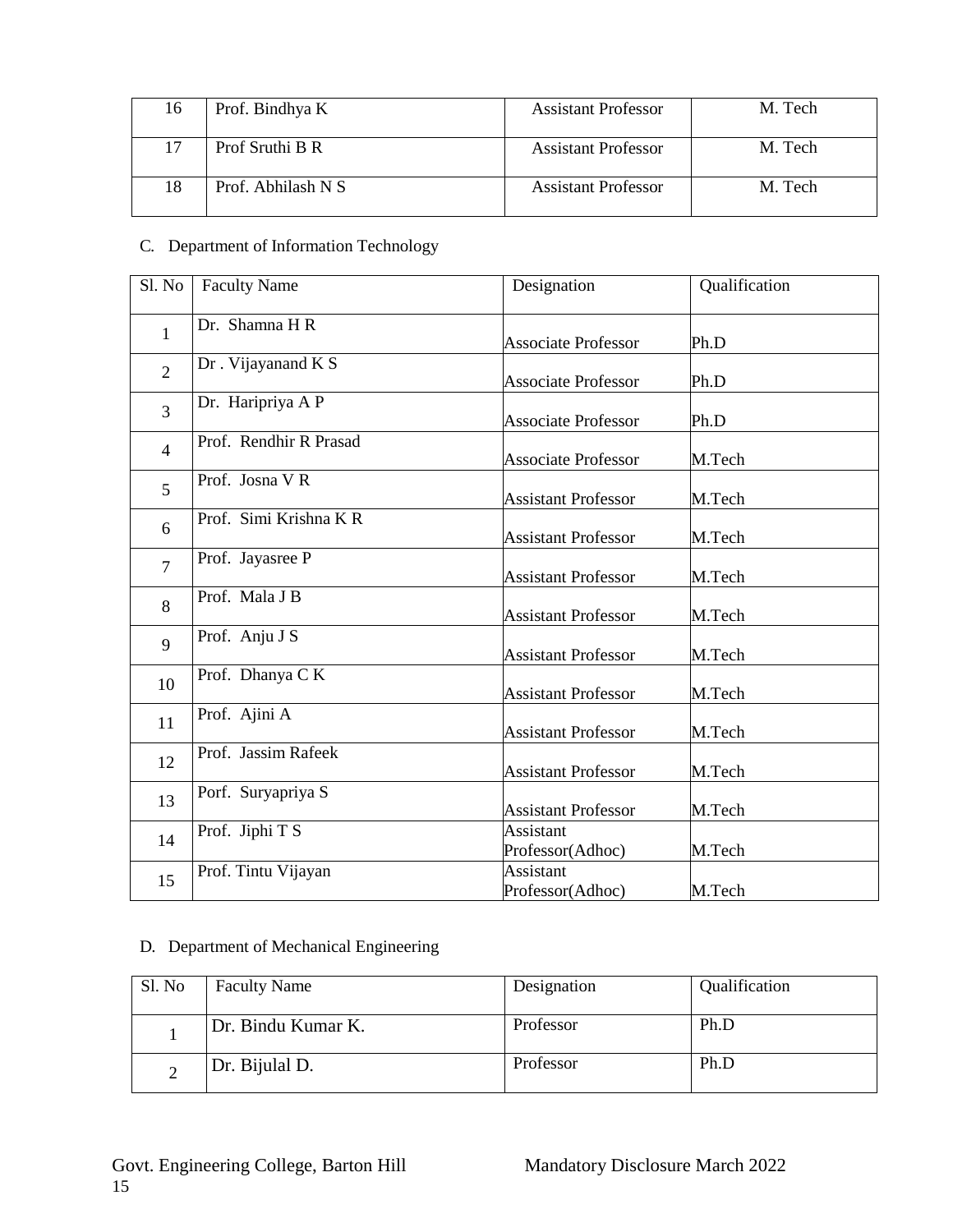| $\overline{3}$ | Dr. Hashim M.            | Professor                     | Ph.D   |
|----------------|--------------------------|-------------------------------|--------|
| $\overline{4}$ | Mr. Asok Kumar S         | <b>Associate Professor</b>    | M.Tech |
| 5              | Dr. Karthika A. S.       | <b>Associate Professor</b>    | Ph.D   |
| 6              | Mr. Remesh S.            | <b>Associate Professor</b>    | M.Tech |
| $\overline{7}$ | Mr. Satheesh Kumar S.    | <b>Associate Professor</b>    | M.Tech |
| 8              | Mr. Gopakumar S.         | <b>Associate Professor</b>    | M.Tech |
| 9              | Dr. Mathew John          | <b>Associate Professor</b>    | Ph.D   |
| 10             | Mr. Santhosh Kumar S.V.  | <b>Assistant Professor</b>    | M.Tech |
| 11             | Mr. Ganesh J.            | <b>Assistant Professor</b>    | M.Tech |
| 12             | Mr. Shiju R. S.          | <b>Assistant Professor</b>    | M.Tech |
| 13             | Mr. Shanker Krishnan     | <b>Assistant Professor</b>    | M.Tech |
| 14             | Mr. Saji S. S.           | <b>Assistant Professor</b>    | M.Tech |
| 15             | Dr. Anish K. John        | <b>Assistant Professor</b>    | Ph.D   |
| 16             | Mr. Viji V.              | <b>Assistant Professor</b>    | M.Tech |
| 17             | Mrs. Amitha Ajith        | Assistant<br>Professor        | M.Tech |
| 18             | Mr. Kailas Sree Chandran | Assistant<br>Professor(Adhoc) | M.Tech |

# E. Department of Civil Engineering

| Sl. No         | <b>Faculty Name</b>  | Designation                | Qualification |
|----------------|----------------------|----------------------------|---------------|
|                |                      |                            |               |
|                | Dr.R.Wilbert         | Professor & Head           | PhD           |
| $\overline{2}$ | Dr.Deepa Raj         | Professor                  | PhD           |
| 3              | Mr.Sivakumar S       | <b>Associate Professor</b> | M.Tech        |
| $\overline{4}$ | Mr. Jiji Jacob       | <b>Associate Professor</b> | M.Tech        |
| 5              | Dr.Raji.M            | <b>Associate Professor</b> | PhD           |
| 6              | Mrs. Lini R.Chandran | <b>Assistant Professor</b> | M.Tech        |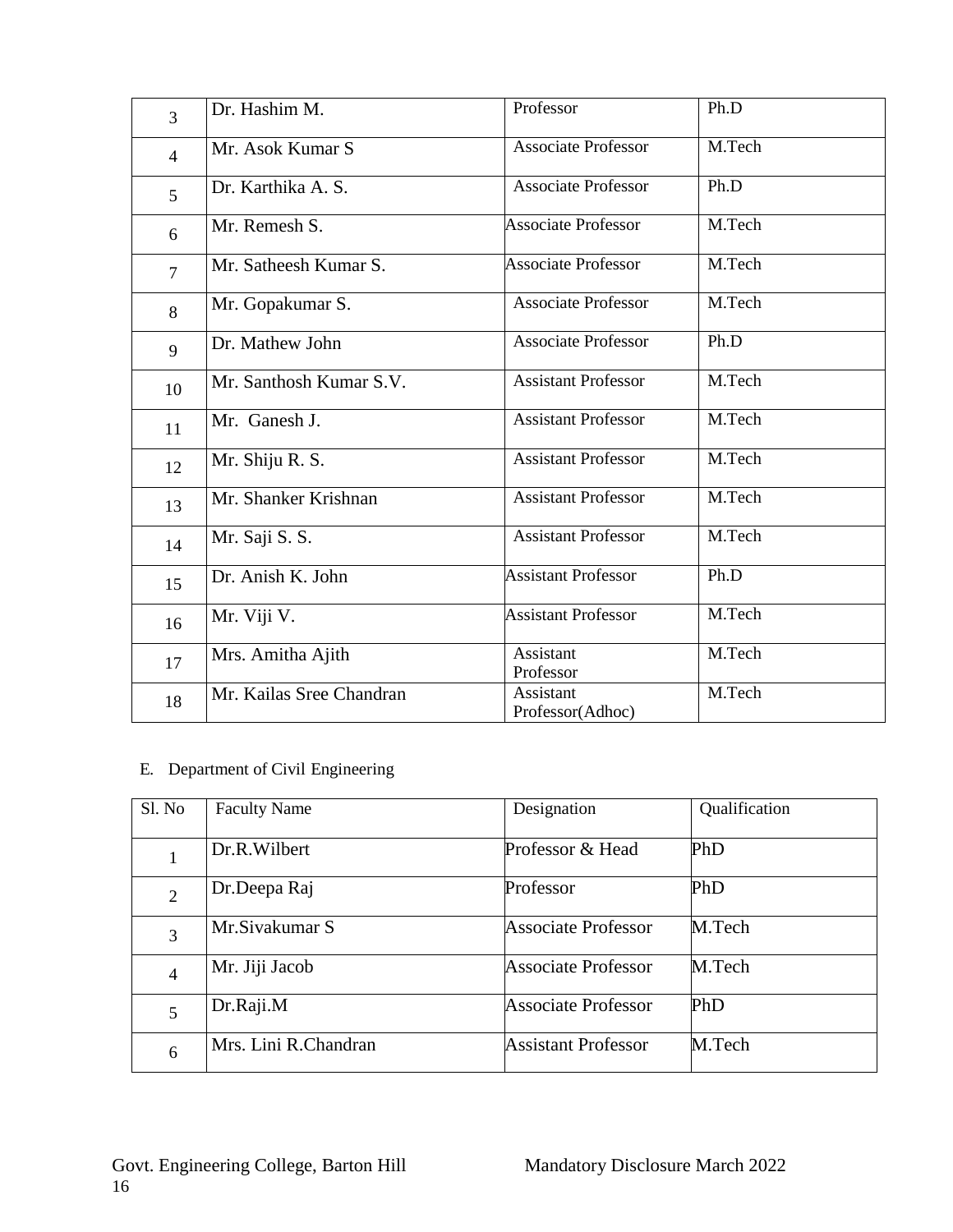| 7  | Mr. Ajith M.S                 | <b>Assistant Professor</b> | M.Tech |
|----|-------------------------------|----------------------------|--------|
| 8  | Mr.Kiran C.J                  | <b>Assistant Professor</b> | M.Tech |
| 9  | MrsSonali Snehajan            | Assistant Professor        | M.Tech |
| 10 | Dr.Minu S                     | Assistant Professor        | PhD    |
| 11 | Mrs.Dhanya G                  | <b>Assistant Professor</b> | M.Tech |
| 12 | Mrs. Karthika Priyadarsiny S. | <b>Assistant Professor</b> | M.Tech |
|    | Mrs. Sumi Mol H.              | <b>Assistant Professor</b> | M.Tech |
| 13 |                               | (Adhoc)                    |        |

## F. Department of Mathematics

| Sl. No         | <b>Faculty Name</b>  | Designation                | Qualification |
|----------------|----------------------|----------------------------|---------------|
| 1              | Sheeba G             | <b>Assistant Professor</b> | M.Phil, B.Ed  |
| $\overline{2}$ | Dr. Rahumathulla K R | <b>Assistant Professor</b> | M.Phil, Ph.D  |
| 3              | Deepa Devi           | <b>Assistant Professor</b> | M.Phil        |
| 4              | Dr. Indu R S         | <b>Assistant Professor</b> | Ph.D          |
| 5              | Karthika Sreekumar   | <b>Guest Lecturer</b>      | M.Phil        |

Department of Physics

| Sl. No | <b>Faculty Name</b>   | Designation                   | Qualification |
|--------|-----------------------|-------------------------------|---------------|
|        | Dr. Neena Sugathan    | <b>Associate Professor</b>    | M.Sc, Ph.D    |
| ∠      | Dr. Reshmi Krishnan R | Assistant<br>Professor(Adhoc) | M.Sc, Ph.D    |

Department of Chemistry

| Sl. No | <b>Faculty Name</b> | Designation                | <b>Oualification</b> |
|--------|---------------------|----------------------------|----------------------|
|        | Dr. Indu Sasidharan | <b>Assistant Professor</b> | M.Sc. NET.Ph.D       |